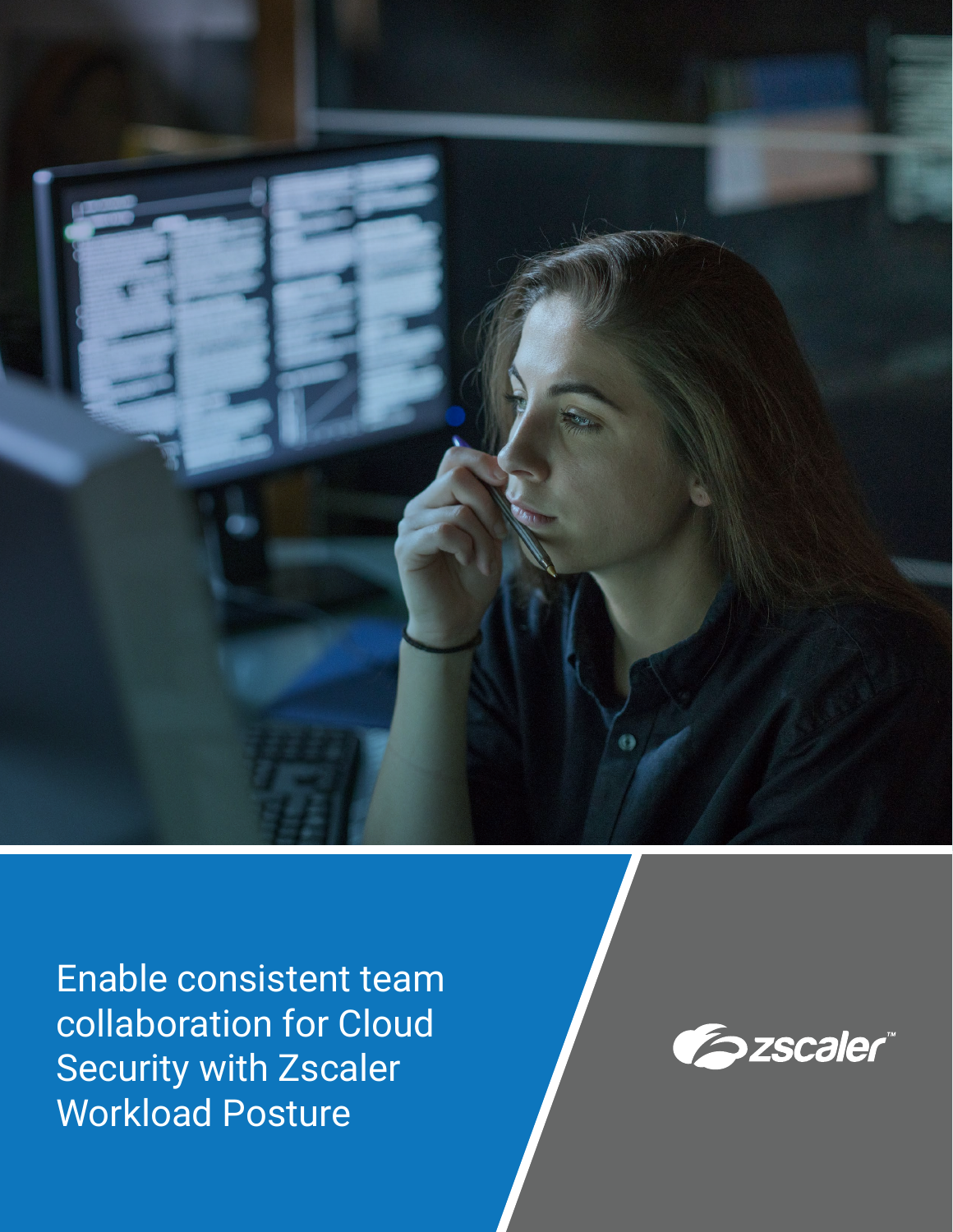The benefits of digital transformation are immense, compelling many businesses to aggressively move workloads to public cloud platforms, leaving IT with the challenge of adequately securing these environments.

Reducing misconfigurations, monitoring risk of data exposure, and preventing unauthorized access are foundational for ensuring the security and compliance of cloud applications and data. As criminals become more sophisticated in their abilities to exploit cloud misconfiguration vulnerabilities, security teams need a smarter approach to securing team collaboration, in order to prevent breaches and eliminate data exposure.

To begin, securing cloud deployments requires collaboration between the executive team (CISO), InfoSec, Security Operations Center (SOC), and application development (AppDev) teams. While the InfoSec team is responsible for setting the corporate security standards, all other teams play a significant role in implementing these security and compliance standards.

For instance, successfully modernizing your organization's cloud security posture in unison across all teams involved typically includes the following steps:

- CISO lays down a roadmap to secure multiple clouds 1
- GRC (Governance, risk management and complaince team) specifies required compliance frameworks 2
- InfoSec defines corporate information security standards 3
- Cloud architects create secure application architecture configurations 4
- DevOps deploys cloud infrastructure 5
- CloudOps fixes discovered cloud services, identities, or access misconfigurations 6
- SOC monitors security posture 7
- GRC provides evidence of continuous compliance 8

### Software Development Life-Cycle

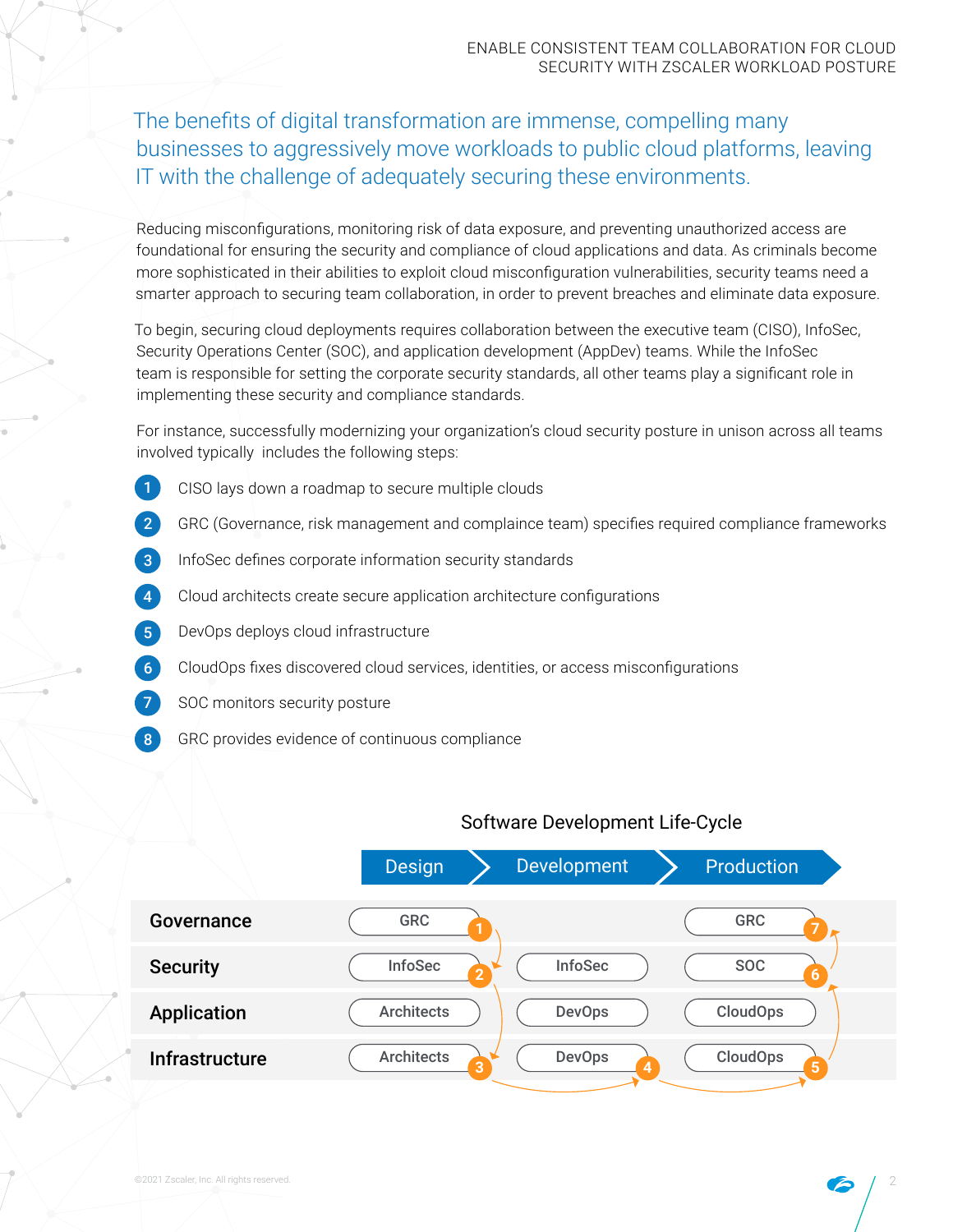#### **Executive team, CISO:**

If the organization uses multiple cloud platforms, such as Amazon Web Services (AWS), Google Cloud Platform (GCP), and Microsoft Azure, the CISO must have visibility across all of them, including what workloads are running on them and the details on how each is secured. The CISO will then use this information for a variety of purposes, including:

- Making sure the organization's security and compliance standards are being met in the cloud
- Reducing complexity by identifying redundant, obsolete, and functionally narrow security tools
- Implementing consolidated, integrated, and modern cloud-based security solutions

#### **GRC: Risk posture and compliance frameworks**

GRC teams specify required industry compliance frameworks (based on industry benchmarks, laws, and regulations). Depending on industry and location(s), some organizations may have multiple compliance and security frameworks to operate within.

### **InfoSec: Corporate standard**

The InfoSec team is responsible for defining a set of "must-have" security and access policies for their organization, including cybersecurity benchmarks and additional company-specific policies. Cloud security tools like Zscaler's Workload Posture help the infosec team discover and gain 360-degree visibility into all assets, identities, crucial databases, entitlements, configurations, and associated security risk in a single, analytics-rich interface. It also offers the ability to add private benchmarks that customers can track and enforce.

### **Cloud Architects: Configuration guides**

Architects design cloud infrastructure by taking into account best practices to create secure configuration guides for CloudOps teams. Zscaler Workload Posture offers 2700+ pre-built and mapped cloud security best practices with detailed definitions to guide configurations and audits, including remediation steps.

### **DevOps: Deploy infrastructure**

With so much cloud infrastructure now deployed automatically, the infrastructure management team, or DevOps team, must scan cloud infrastructure both pre-and post-deployment. Any discovered cloud service or identity misconfigurations need to be fixed prior to production.

#### **CloudOps: Fix misconfigurations**

The CloudOps team initiates a scan immediately after deployment into the production environment, as well as on an ongoing basis. Any discovered identity or service misconfigurations must be fixed quickly on priority, depending on their risk level. Workload Posture offers a dedicated dashboard for the Cloudops team to monitor risk. It easily integrates with current SecOps ecosystems such as ServiceNow, Zendesk, or Splunk so that the SecOps team can act immediately and effectively.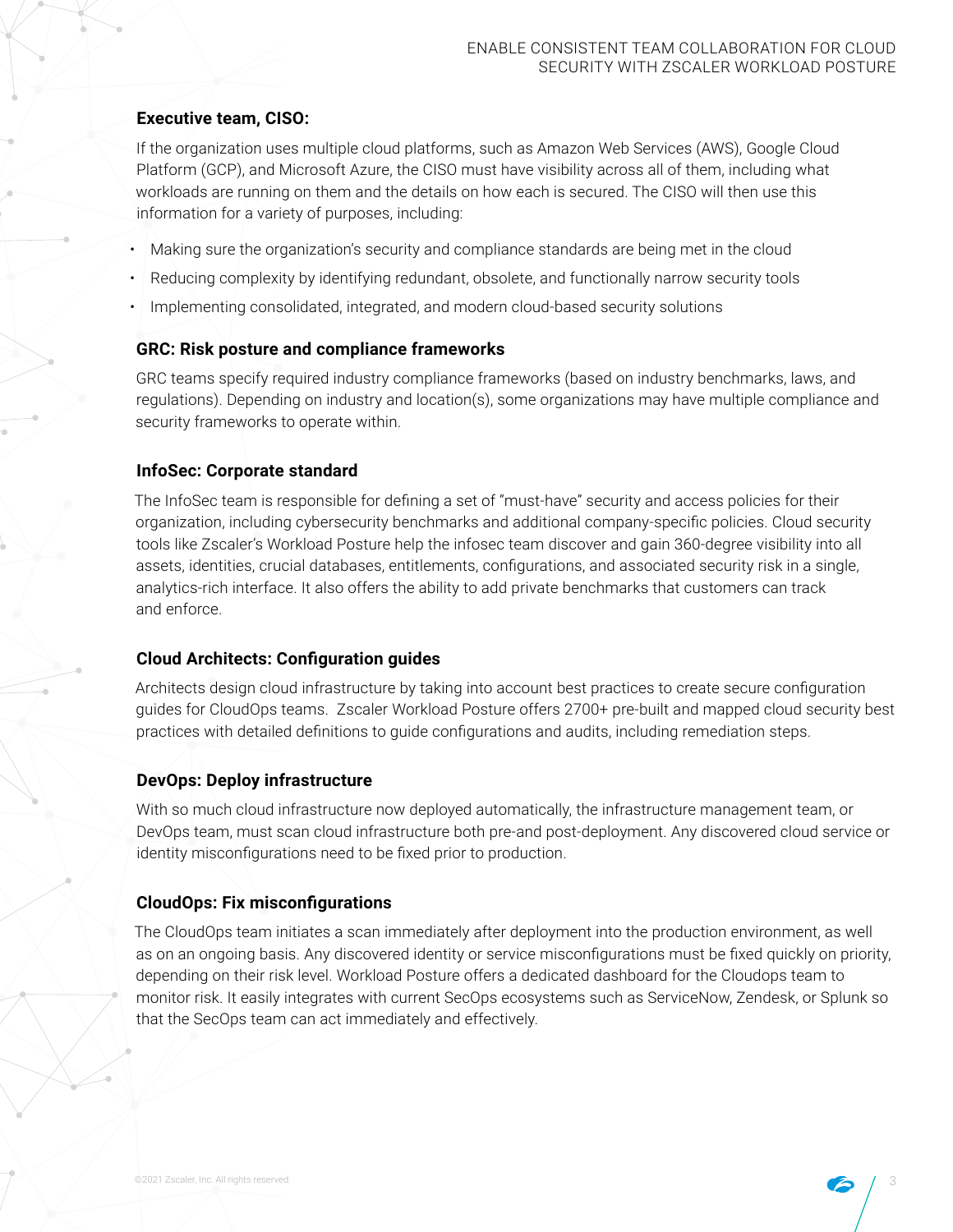### **SOC: Continuous monitoring**

SOC teams should scan production environments continuously to validate any undesired manual configuration changes. SOC teams monitor for policy deviations and escalate recently discovered, critical security or compliance violations. Workload Posture helps the SOC team enforce security and perform compliance checks at the development stage to keep up with DevOps deployment speed.

### **GRC: Compliance evidence**

Compliance teams have access to daily monitoring results and can provide these reports as proof of continuous compliance to regulators and auditors.

# Adoption steps

### **Assess your security posture**

Companies use Workload Posture Management solutions to provide compliance evidence based on common cybersecurity frameworks such as CIS or NIST. Moreover, Workload Posture Management is used in regulated industries as proof of adhering to industry-specific compliance to standards such as HIPAA for healthcare, SOC 2 for ISVs, PCI DSS for e-commerce, ISO 27001 for enterprises with international operations, and FFIEC for financial services, and so on.



## Adoption Phases

Organizations can use Zscaler Workload Posture solutions to assess existing cloud infrastructure to determine its current security posture. Typically, a project is initiated to identify "must-have" security policies in collaboration with the Information Security (InfoSec) team and initiate remediation activities.

### **Remediate to achieve the goal**

Remediation requires specialized CloudOps team training on cloud security best practices and new configuration requirements. Remediations are first validated in pre-production environments to ensure that new cloud infrastructure configurations won't break applications or impact app performance.